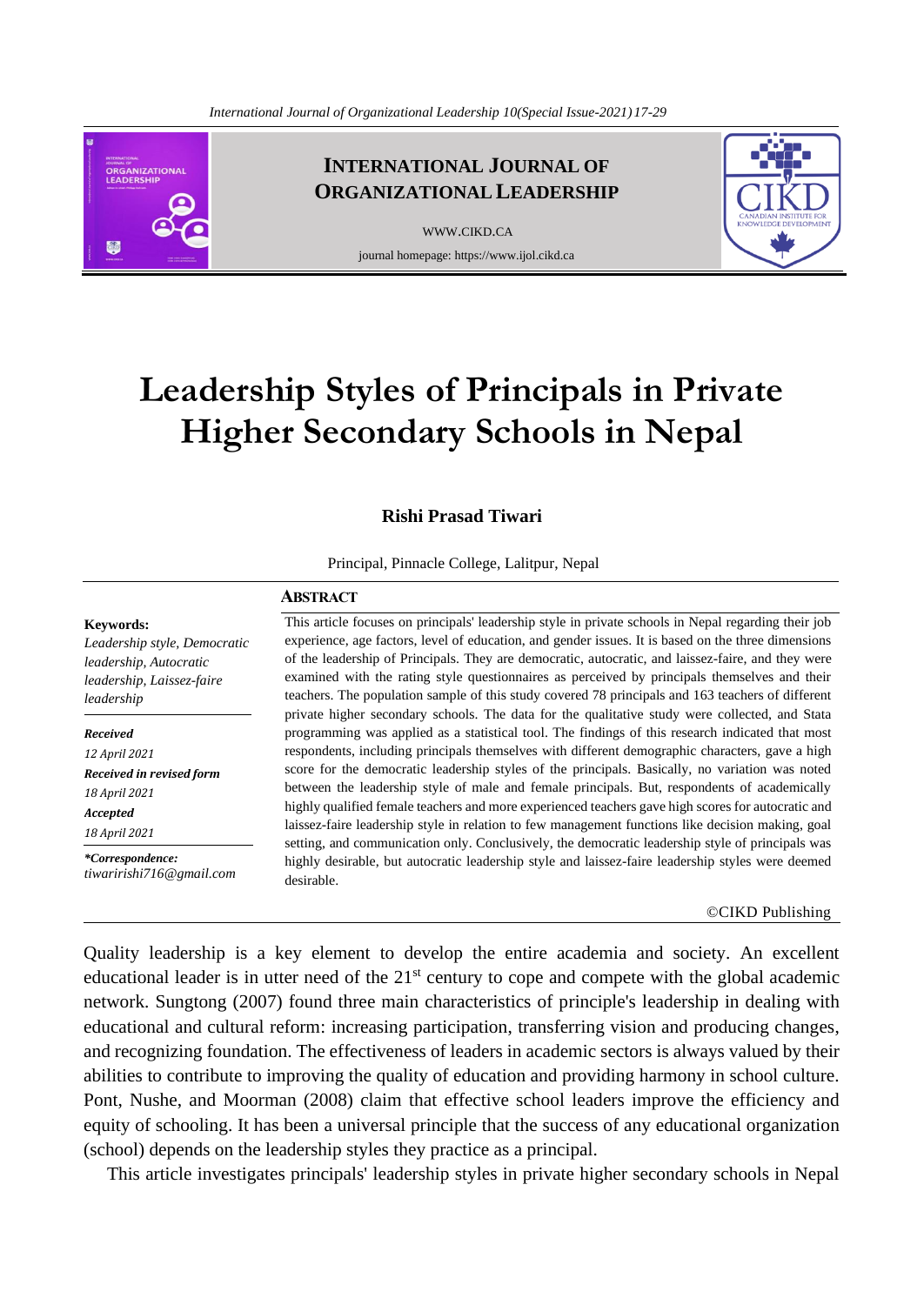concerning their job experience, age factors, and level of education and gender issues. Both male and female principals of different demographic characters like young to old age group, less experienced to more experienced, the master degree to PhD scholars are leading various schools as principals. The principals' leadership styles in private schools of Nepal have been raised a debatable matter. According to the gender issue in leadership, Mathema (2006) says male managers differ significantly from their female counterparts. In contrast, women follow participative and interactive approaches, but men depend less on such approaches. The principal's abilities and skills are central to building a school society that promotes meaningful teaching and learning activities. There are various groups of people in a school system, such as faculty, non-teaching, support staff, and students. And they are from different culture and social backgrounds, and various ethnic communities; of course, they have different desires, abilities, and attitudes. So, it is challenging for the principal to organize them into a common set of school structures that provide full satisfaction to all of them to achieve the institutional goal. According to Robbins and Judge (2007), a good leadership style can perform the critical task in managing human resources materials and financial activities into productivity in the most effective way. Therefore, principals' leadership styles are the main factors to strengthen the quality of teachinglearning and the overall performance of the school society. Sapkota (2008) has undertaken his research study on leadership in a public school in Nepal, but no research works have been done about the leadership of private higher secondary schools. So, it is noticed that the research on leadership practices of principals in private higher secondary schools in Nepal is insufficient. No researchers have stated which one is the dominant type of leadership practice in Nepal's existing private higher secondary school. Do their demographic variables determine the leadership styles of principals? And which leadership styles would be considered the best fit for Nepal's private higher secondary schools? The key concern of this research work is to quest for the dominant type of leadership styles of principals and whether the leadership types of principals are influenced or not by their demographic variables. It is also believed that democratic, autocratic, and Laissez-faire leadership styles have prevailed in private higher secondary schools in Nepal. In this context the main objective of the study is to examine the extent of prevalence of various leadership styles of principals or directors in private higher secondary schools in Nepal and their different demographic characteristics.

### **Literature Review**

### **Leadership style**

Leadership is the way of a leader leading an organization to achieve institutional goals. A principal is regarded as the leader in a school. Academic achievements depend upon the leadership role and performance of a principal. So, leadership is a consistent pattern of behavior displayed by a leader over time (Mathema, 2006). The researchers found that different leadership styles to be adopted depending on the situation and circumstances. It is also noted that the leadership styles are directly connected with their behavior. Mathema (2006) claims that a study of leadership styles, therefore, deals mainly with how the leader carries out their leadership functions or roles, use of authority and power, and approach to decision making (p. 56). This academic research works try to dig out whether the leadership styles of school principals vary with their educational level, job experience, and age or not. Are there any differences between male leadership and female leadership styles? Is the issue a muchdebated question? Eagly and Karau (2001) claimed, though there is a general agreement that women face more barriers to becoming leaders than men do, especially leader's roles are male-dominated. Many research articles and publications focus that the leadership style of women in the organizational setting is much more democratic than men. These studies have compared the leadership styles of males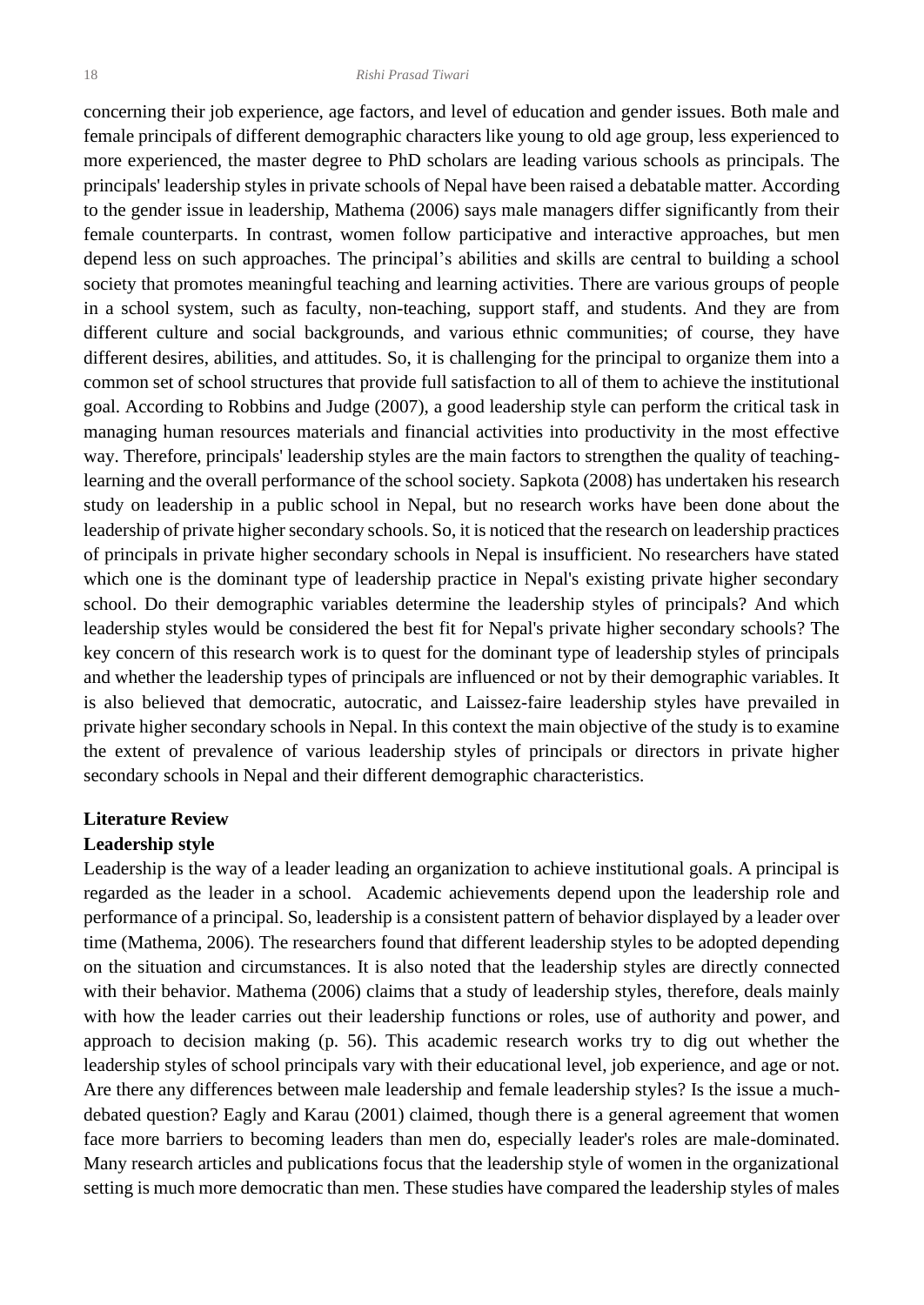and females. Most of these studies have focused on a task and interpersonal style, and smaller numbers have examined autocratic style versus democratic and laissez-faire styles.

 According to Eagly and Karau (2001), the extent that gender roles spill over to influence leadership behavior in organizational settings, the behavior of female leaders than that of male leaders may be more interpersonally oriented, democratic and transformational. In contrast, the behavior of the male leader, compared with that of female leaders, may be more tasks oriented and autocratic. In addition, the greater incongruence of the female than male gender role with typical leading roles may make it more difficult for women than men to manifest the more agented leadership styles (p. 13). The differences in leadership styles of leaders are based on the assumption that the leaders make a source of their power, authority, and human nature. Tannenbaum and Schmidt (2017) have also suggested the range of leader's behavior from extreme authoritarian to extreme democratic. There are different scholars in social sciences and management to claim varieties of leadership styles. Bogardus (1918) has suggested four types of leadership styles: The autocratic type who rises to office in a powerful organization, the democratic type which represents the interests of a group, the executive type who is goal granted leadership because he can get things done, and the reflective intellectual type who may find it difficult to recruit large followers.

 Similarly, Levine (1949, as cited in Bass, 1990) has proposed four types of leaders. They are: The charismatic leader helps the groups rally around a common aim but tends to become dogmatically rigid, the organizational leader highlights and tends to drive people to effective action, the intellectual leader usually lacks skill in attracting people, and the informal leader tends to adopt his style of performance to group needs. There are different scholars they have their diverse perception of leadership styles.

 Mathema (2006) has suggested that recent theorists have been primarily concerned with two major leadership styles; authoritarians and democratic. Both styles have been given new names. The authoritarian style is named as "task-oriented" or "structured" while the democratic is called "personal oriented" considerate (p. 59). Among the high leadership styles and approaches, Good worth (1988, as cited in Mathema, 2006) has stated that various leadership styles can be identified within each of the following management techniques. Each technique has its own set of good and not-so-good characteristics, and each uses leadership differently. Mathema (2006) has suggested that the lower studies identified the authoritarian, democratic, and laissez-faire leadership styles. These three leadership styles of higher secondary school principals have been taken as tools for this research issue based upon the assumption that principals' leadership styles can be judged by their managerial activities performed within schools' premises.

### **Historical Background on Education System in Nepal**

According to Sebaly (1998, as cited in Anderson & Lindkvist, 2000), rights to education for every citizen were adopted in Nepal in 1995. Before that, there was no right to education for all the people of Nepal because the autocratic constitution of Rana's period had no provision for education to anyone except for the royal family members and high ruling classes. The rulers fear that if people and lower cast people got free education, they would critically approach the system and get dissatisfied. Therefore, the people should be kept ignored, which was better (Estrad,1998 as cited in Anderson & Lindkvist , 2000). At that time, the educational policy and system were not legalized and centralized. After 1971, the Government of Nepal first attempted to look at education as an "investment in human resource development (Sebaly, 1998 as cited in Anderson & Lindkvist , 2000). After establishing democracy in Nepal, public debates were begun about rights to education for the people. After the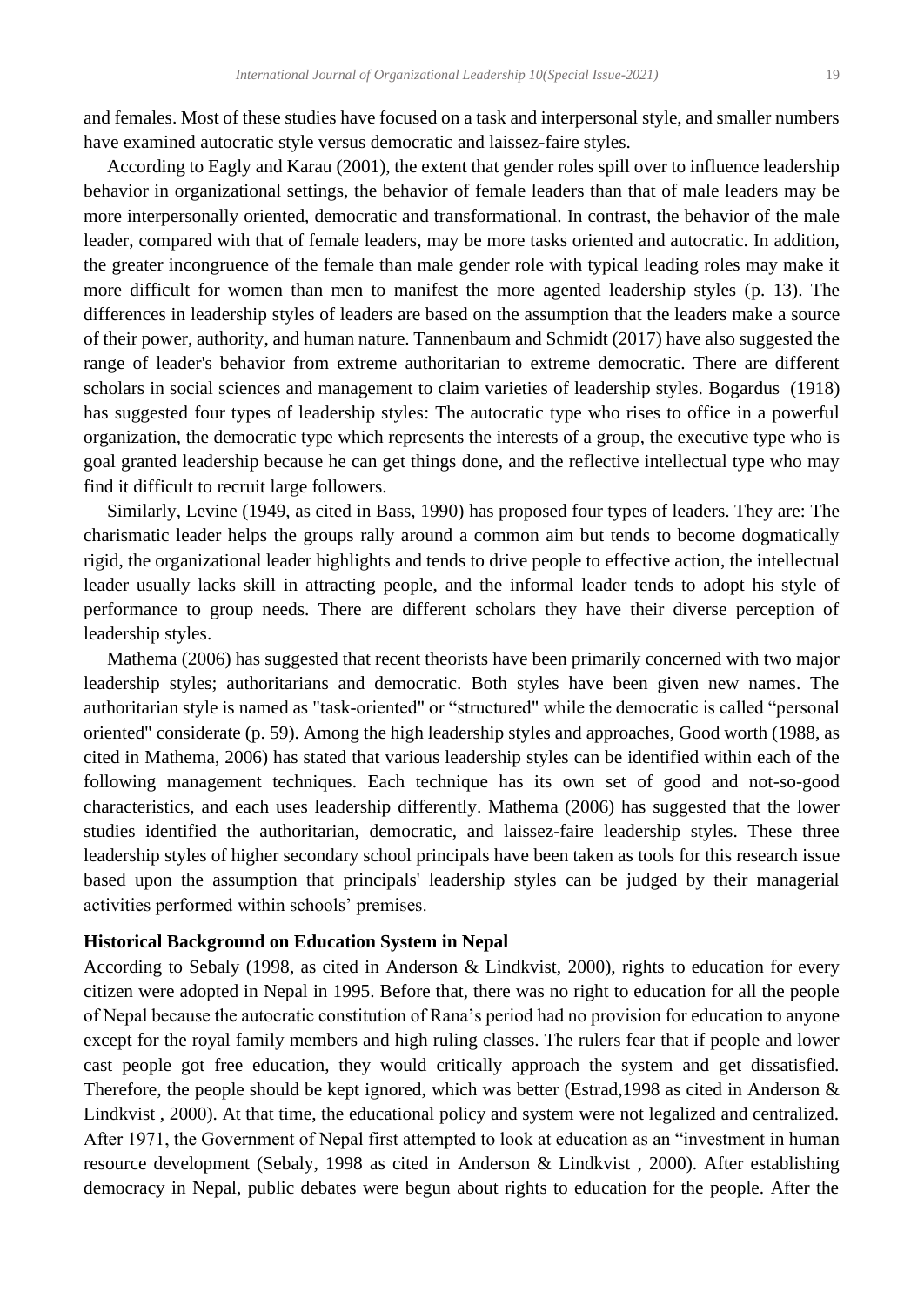world conference on education held in Jomtien (Thailand) in 1990, Nepal decided to endorse the Declaration and was agreed to "Education for All" (Anderson & Lindkvist , 2000). Education in Nepal is structured as school education and higher education. School education includes pre-primary (nursery to upper KG), primary (grade 1-5), lower secondary (grades 6-8), secondary (grades 9-10), and higher secondary level (grades 11-12). Higher education consists of bachelor's degree, masters, and PhD. The duration of bachelor level may be three years to five years, depending upon the stream and subjects. The duration of master's degree is genuinely two years. Table 1 presents the national education structure in Nepal.

#### Table1

*National Education Structure*

| Grade | Level                         | Normal Age |
|-------|-------------------------------|------------|
|       | Primary Education             | 6          |
| 2     |                               |            |
| 3     |                               | 8          |
| 4     |                               | 9          |
| 5     |                               | 10         |
| 6     | Lower Secondary Education     | 11         |
|       |                               | 12         |
| 8     |                               | 13         |
| 9     | Secondary Education           | 14         |
| 10    |                               | 15         |
| 11    | Higher Secondary Education    | 16         |
| 12    |                               | 17         |
| 13    | Higher Education (University) | 18         |
| 14    |                               | 19         |
| 15    |                               | 20         |
| 16    |                               | 21         |
| $17+$ |                               | $22+$      |

Adopted from Ministry of Education, Keshar Mahal, Kathmandu, 2nd (1996, p.3) (skar & Cederroth, 1997 as cited in Anderson and Lindkvist 2000)

 Legally there are two types of schools in the country: community and institutional. Community schools receive regular government grants, whereas institutional schools are funded by their own or other non-governmental sources. Institutional schools are organized either as a non-profit front or as a company. However, schools are mainly of two types: public (community) and Private (institutional).

### **Higher Secondary Education System in Nepal**

Higher Secondary Education Board (HSEB), a higher secondary school certificate awarding body, was established in 2049 BS under higher secondary act 2046 BS. In the beginning year, 13 higher secondary schools were affiliated under HSEB all over the country. Still, today, there are more than 3500 higher secondary schools in Nepal where more than 800,000 students are studying in grades XI and XII. The objectives of higher secondary education are to manage Nepal's education system comparable to the education system of the other countries in the world and assure the quality of the higher secondary education system. The organizational structure of HSEB includes: a) Administrative department, Curriculum department, b) Planning, monitoring and evaluation department, c) Accreditation department, and d) Department of exam controller. Education minister is the chairman of the higher secondary education assembly. All higher secondary schools of the country are run under the control of the higher secondary education board. The principals in the higher secondary schools are important people who have executive rights and responsibilities.

 There are very few research works undertaken in the area of schools' leadership in Nepal. However, in this research, an attempt has been made to review some of the studies and their findings directly or indirectly relevant to the present topic. Timalsina (2008) has researched the topic "school effectiveness criteria with reference to the public and private schools in Nepal." The major findings responding to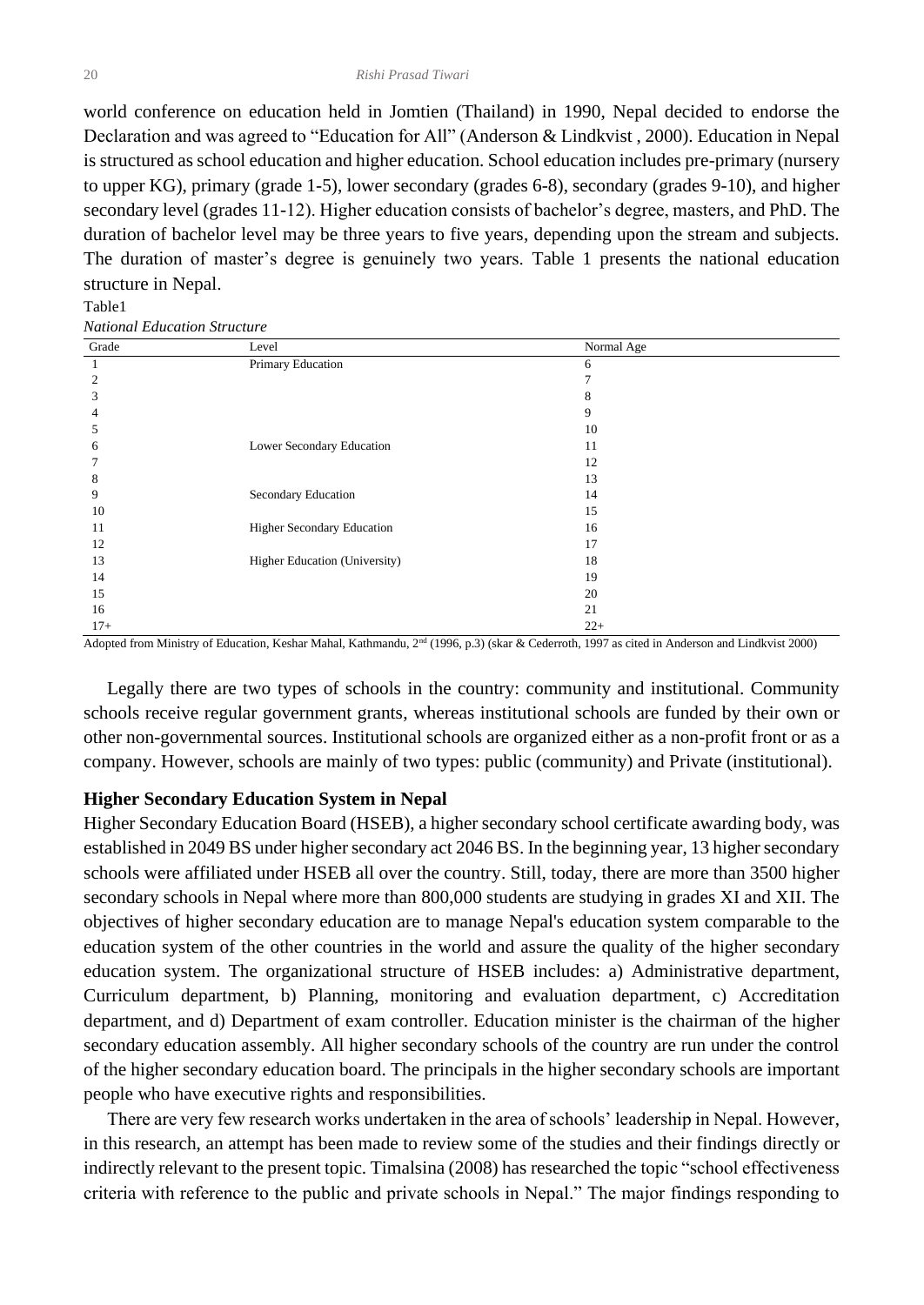the principals are as follows: Dedicated leadership was respected as one of Nepal's major factors of school effectiveness. Conflict among the teachers and management team and inactive school principals were respected as a major impending factor of school effectiveness. Principals of private schools were found to be more active than public schools. Positive thinking and strong leadership of head teachers' involvement in decision-making were reported as essential factors for school effectiveness by school management committee members. The status of private schools was found to be better than public schools in Nepal. The commitment of private schools to valuing the importance of school effectiveness criteria and their implementation was observed to be higher than that of public school.

 Similarly, Sharma (2009) investigated school management in Nepal. The major findings regarding school leadership pointed out by this study are as follows: Schools lack systematic planning processes and do not reflect stakeholders' participation in school planning. Schools run on a ritual basis and rarely implements organizing practices. Headteachers have weak power and do not have the appropriate qualification to develop school-level leadership. Schools need more authorities and a transparent system of monitoring with reward and punishment.

 Singh (2016) examined leadership practices of principals and found that all the principals had to deal with political interference, less support from government policies, poor administrative support from the higher authorities, a lack of financial and other resources, and severe at times and increased in competition from mushrooming schools as their chief challenges. The conclusion made by Singh is also supported by Mathema (2006). He claims that teachers' morale in most public schools results from inadequate resources, weak leadership, lack of professional support, and political interference.

 I realized that young Principals were more interactive with the teachers and staff than old principals during my school visit. I also found that schools having female principals were mostly present at the station compared to male principals. The schools with known and old principals were rarely present in their room and what I met such personalities were very difficult for front desk officer. They demanded power distance. For these reasons I wish to know the determinant factors of the dominant leadership styles, whether it may be age, education level, experience period, or gender issue. Nowadays, employees of any school (teachers, staff) usually raise the issues of being isolated themselves from the management activities by founders. We have numerous examples that teacher unions, employees, and other organizations are debating their rights and responsibilities with the school management. Analyzing the overall scenarios, I have realized that decision-making, communication, and strategic planning are the key management components. Therefore, I try to quest to what extent the principal democratic, autocratic, or Laissez-faire with their employees for the managerial activities.

 The leadership studies have focused on different types of leadership styles in different sectors. In the present study, the main focus of analysis is to the extent of the prevalence of various leadership styles in Nepal's educational sectors. To meet the need of this study the objectives of the study is to examine the extent of prevalence of various leadership style of principals/directors in private higher secondary Schools of Nepal and their different demographic characteristics. To address the objective of the study, the following research questions were designed:

- To what extent the leadership styles differ in relation to principals/directors' job experience in the field?
- To what extent the leadership styles differ in relation to principals/directors' education levels?
- To what extent the leadership styles differ in relation to principals/directors' age levels?
- Are there differences between the leadership style of male and female principals?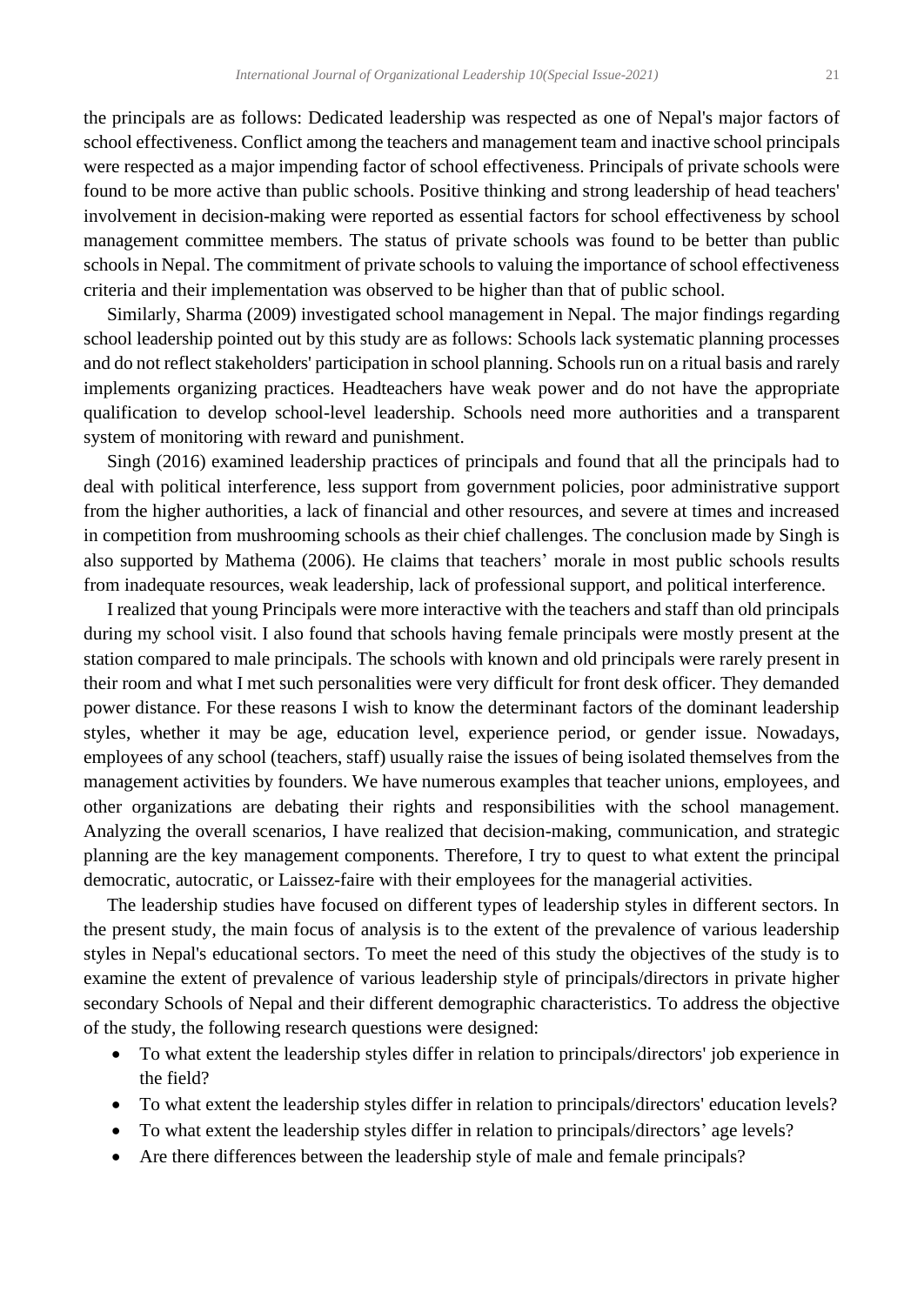# **Method**

# **Research Design**

The present research study was descriptive. Therefore, the study was qualitative. Though the research study was largely quantitative, both qualitative and quantitative approaches were applied to data collection and analysis. The quantitative approaches were applied to manage from close questionnaires to identify the variation of principals' leadership styles in relation to their demographic variables like age, sex, experience, and qualification. In contrast, qualitative approaches were mainly applied to manage interview data and secondary sources, which could not be done by the quantitative method.

# **Sample Size**

The sample population of this research was higher secondary schools' principals and their teachers of Kathmandu Valley, which includes a higher secondary school of three districts Kathmandu, Lalitpur, and Bhaktapur. The sample area has covered more than 60% of the private higher secondary schools. There are 290 (two hundred and ninety) existing private higher secondary schools in Kathmandu Valley. Out of 290 principals, 225 male and 65 female were leading the schools. The target population was determined by Gupta (1992):

$$
n^0 = z^2 \frac{pq}{d^2} (Gupta, 1992)
$$

 $=$  the confidence level (expected 95 %)

p and q are the proportion of female and male principals, respectively

 $d =$  permissible error is considered as  $10\% = 0.10$ 

n<sup>0</sup> = number of sample size  
\n
$$
\therefore n^0 = \frac{(1.96)^2 \times 0.288 \times 0.712}{(0.1)^2}
$$
\n= 78.77  
\n= 78

 From the calculated sample, the equivalent proportion of male principals (63) and female principals (15) and 163 teachers (two teachers from each school) were in the sample size. Table 2 presents the total number of respondents.

### Table 2

*Total Number of Respondents*

| <b>Status</b>    | No. of $H.S.S^*$ | No. of respondent | % of respondent |
|------------------|------------------|-------------------|-----------------|
| Male-principal   | ხა               | 03                | 26.58%          |
| Female-principal | L5               |                   | 7.59%           |
| Teachers         | 163              | 163               | 66.66%          |
| Total            | 241              | 241               | 100%            |

\*Higher Secondary School

### **Instruments**

The questionnaires were defined focusing on management functions to be performed by the principals. Each element of the questionnaires is related to major managerial functions like decision making, controlling, communication, participation isolation or involvement, motivation, job allocation, goal setting, performance appraisal, planning, etc. The same questionnaires were administered to principals and teachers to compare the perception of the both respondents to identify the leadership styles of principals. The leadership questionnaires concern the three dimensions of leadership styles. They are democratic leadership style (seven statements), autocratic leadership style (five statements), and laissez fair leadership style (five statements) with response categories ranging from "strongly disagree"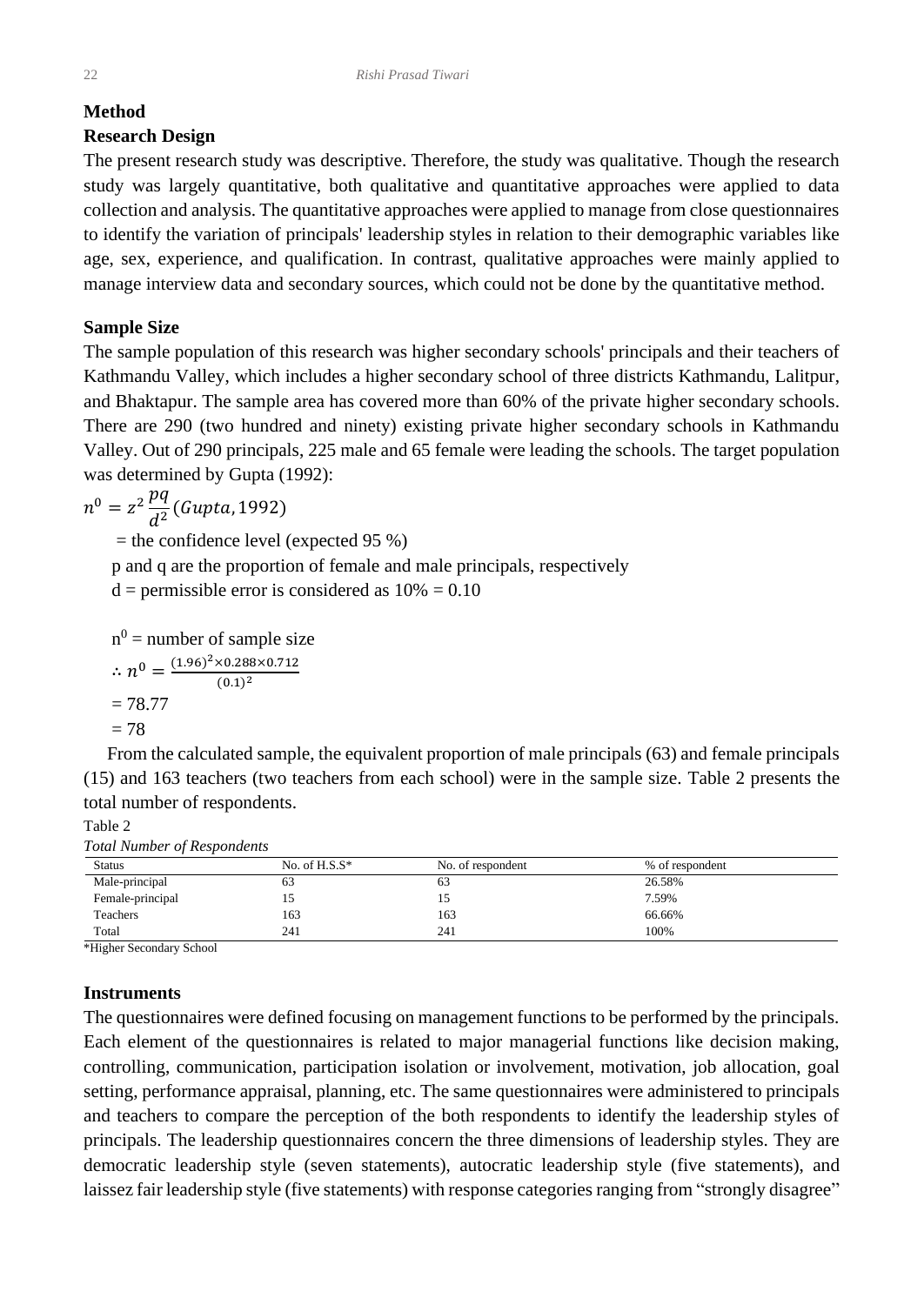# to "strongly agree" in 1 to 5 quantitative rating scales. The statements of the related style are presented in Table 3.

Table 3

|                     | Statement number   | Statements in questionnaire                                                                       |
|---------------------|--------------------|---------------------------------------------------------------------------------------------------|
|                     | in questionnaire   |                                                                                                   |
| Democratic style    | <b>DL Q.1</b>      | Teachers prepare job objectives and discuss with their principal for final approval.              |
| statements in the   | DL Q.2             | Delegation of power to teachers in this school is strongly exist.                                 |
| questionnaire       | DL Q.3             | Teachers from different departments and levels sit together to solve the organizational problems. |
|                     | <b>DL 0.4</b>      | Participative decision making is encouraged to teachers in decision on adoption of new policies   |
|                     |                    | and programs.                                                                                     |
|                     | DL Q.5             | Teachers are encouraged to discuss about the organizational problems freely and frankly.          |
|                     | DL Q.6             | Communication moves freely, horizontally, vertically and laterally.                               |
|                     | <b>DL Q.7</b>      | Teachers participate to determine school resources allocation and utilization in the school.      |
| Autocratic style    | AL <sub>Q</sub> .8 | Principal determines all the activities to be done by teachers.                                   |
| statements the in   | AL Q.9             | Principal always makes decision himself/herself.                                                  |
| questionnaire       | AL Q.10            | School management introduces the change without explaining the concept.                           |
|                     | <b>AL Q.11</b>     | School management always threatens and pressurizes the teachers in their job.                     |
|                     |                    |                                                                                                   |
|                     | AL Q.12            | Instructions are imposed on the teachers with expect to the job performing procedures and         |
|                     |                    | methods.                                                                                          |
| Laissez-faire style | LLQ.13             | The principal always tries to get teachers' ideas and opinions and make constructive decision.    |
| statements in the   | LL Q.14            | Teachers are given freedom to set their goals.                                                    |
| questionnaire       | LL Q.15            | Teachers have freedom to appraise their performance themselves.                                   |
|                     | $LL$ Q.16          | Decentralization of power for making decision is large.                                           |
|                     | LL Q.17            | Information of all types are accessible at any time.                                              |

*The Statements of the Questionnaire*

*Note.* DL Q = Democratic Leadership Questionnaire, AL Q = Autocratic Leadership Questionnaire, LL Q = Laissez-faire Leadership Questionnaire

 The percentage distribution of respondents' male principals, female principals and teachers is 26.58%, 7.59%, and 66.66%, respectively. The questionnaires were administered to the respondent and returned. Data collected by this survey were analyzed statically using the STATA program to calculate mean, standard deviation, and coefficient of variation. The distribution of respondent principals and teachers regarding their age, experience, and academic qualifications was separately calculated.

### **Validity and Reliability**

In order to assure validity, the tools and techniques designed for the study were handed to the supervisors and other senior academicians for analysis and provision of feedback. Then, they were revised according to their guidance and suggestions. Besides, the literature review also helped me to design the study. According to Joppe (2000), validity determines whether the research truly measures what it was intended to measures or how truthful the research results are. Similarly, reliability refers to the level of dependability of the items in the research instrument and the consistency of the research instruments in tapping information from more than one respondent (Nsubuga, 2008). For this research, the reliability test was performed by a pilot survey on a small population (10% of the sample size). The results of the pilot study provided authenticity to proceed with data collection.

### **Analysis and Results**

The age-wise distribution of principals and teachers was  $21 - 30$  years,  $31-40$ ,  $41-50$ , and  $51+$  years. Similarly, experience-wise made the difference of 10 years, i.e., 1-10 years, 10-2, and 20+ years of experience. The minimum requirement for higher secondary school principals or teachers, at least, is to pass master's degree. The descriptive, statistics and cross-sectional tabulation analysis technique were applied to assess the leadership styles of higher secondary school principals. Using stata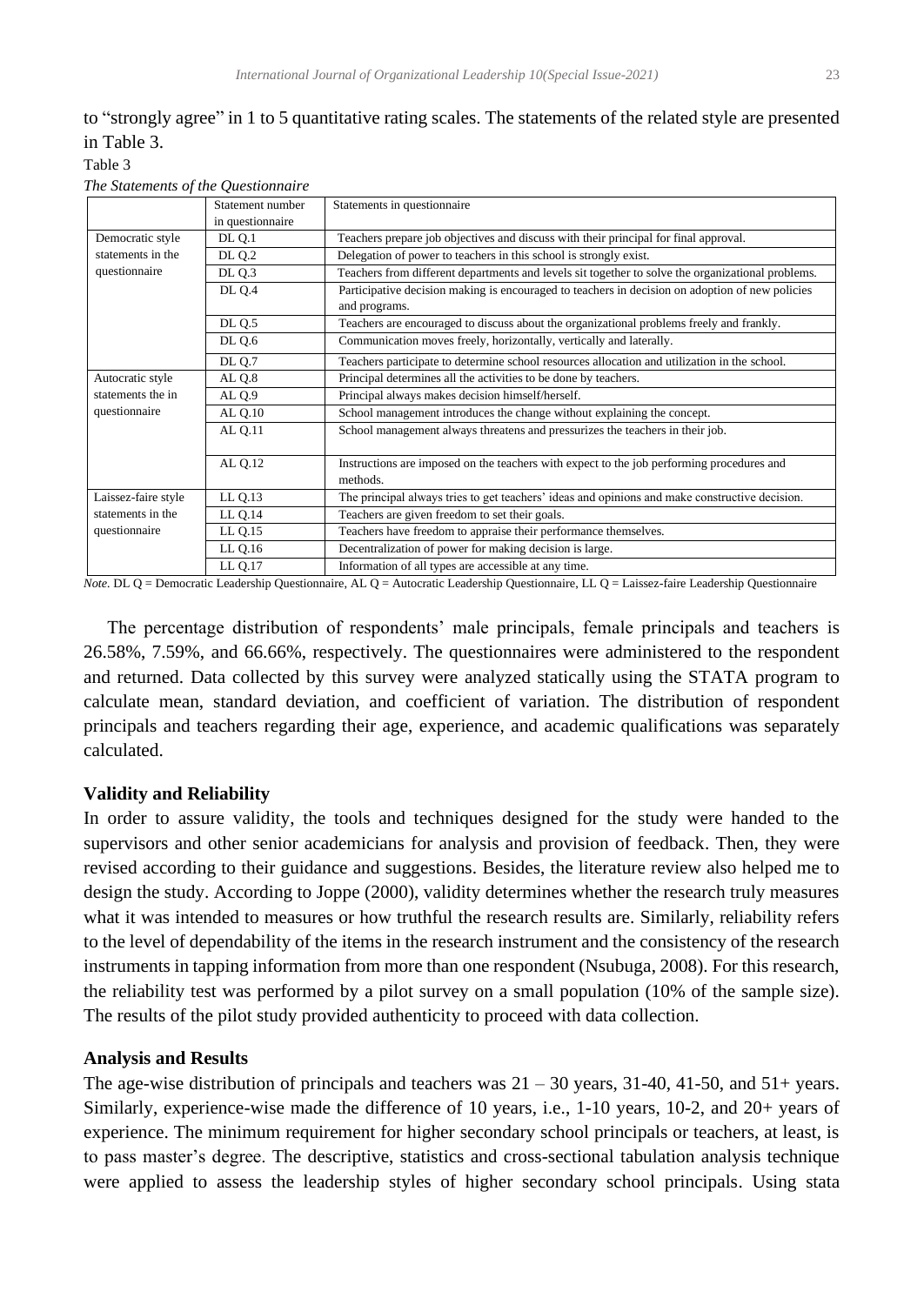programming, standard deviation and coefficient variation were calculated to interpret the results. The element-wise analysis was performed in relation to each leadership style to know the leadership styles of principals in their specific management functions.

 Table 4 shows that male principals perceived the greatest extent of democratic leadership style. The mean value of male principals is 3.28, which is greater than mid-value 3, and the lowest mean is 2.62 obtained for female teachers. Male and female principals and male teachers perceived the prevalence of democratic leadership style since the mean values are greater than mid-value 3. Female teachers perceived that the prevalence of leadership styles of principals is not democratic. The greater variation in the response (.29) has been found in male teachers, whereas female principal variation is the lowest (.19).

#### Table 4

*Private School's Principal by Gender*

| Gender status | Number | M    | $SD*$ | $CV^*$ |
|---------------|--------|------|-------|--------|
| M. principal  | 63     | 3.28 | 0.86  | 0.26   |
| F. principal  | 15     | 3.13 | 0.60  | 0.19   |
| M. teacher    | 147    | 3.05 | 0.90  | 0.29   |
| F. teacher    | 16     | 2.62 | 0.67  | 0.25   |
| Total         | 241    | 3.09 | 0.87  | 0.28   |

*Note.* \*CV = Coefficient of Variation

 Table 5 presents the age-wise data of principals. The respondents have been made four age groups: 21 to 30 years old, 31 to 40, 41 to 50 and more than 50 years old. The data showed that all age groups perceived the prevalence of almost equal democratic leadership style except age group 21 to 30 years. The age group 21 to 30 years old has scored the lowest mean 2.77 which is less than the mid-value. On the other hand, the mean scores of all age groups of principals except 21-30 are greater than the mid-value. The greatest variations .42 have been found in the principals of the age group 21 to 30 whereas the lowest variation is .20 in the respondents' (principals') responses of age group above 51 years old.

### Table 5

|  | Private School's Principal by Age Groups |  |  |
|--|------------------------------------------|--|--|
|  |                                          |  |  |

| Principals age group | Number | M    | SD   | $CV^*$ |
|----------------------|--------|------|------|--------|
| 21 to 30 years       |        | 2.77 | 1.17 | 0.42   |
| 31 to 40 years       | 22     | 3.31 | 0.93 | 0.28   |
| 41 to 50 years       | 31     | 3.19 | 0.80 | 0.25   |
| 51 years above       | 22     | 3.33 | 0.69 | 0.20   |
| Total                | 78     | 3.25 | 0.82 | 0.25   |

*Note.* \*CV = Coefficient of Variation

 Table 6 shows the democratic leadership style of principal perceived by different age groups of teachers. The greatest variation is .30, and the lowest is .25. The age groups 21 to 30 years and 31 to 40 years old teachers responded that their principals are democratic leaders. The mean value of 41 to 50 years and above 51 years old teachers are 2.93 and 2.83, respectively, below the mid-value 3. So, these age groups' teachers did not perceive the principals' prevalence of democratic leadership style. Table 6

*Democratic Leadership Style* 

| Principals' age group | Number | M    | SD   | $CV^*$ |
|-----------------------|--------|------|------|--------|
| 21 to 30 years        | 51     | 3.06 | 0.93 | 0.30   |
| 31 to 40 years        | 85     | 3.01 | 0.89 | 0.29   |
| 41 to 50 years        | 25     | 2.93 | 0.86 | 0.28   |
| 51 years above        |        | 2.83 | 0.70 | 0.25   |
| Total                 | 163    | 3.01 | 0.89 | 0.29   |

*Note.* \*CV = Coefficient of Variation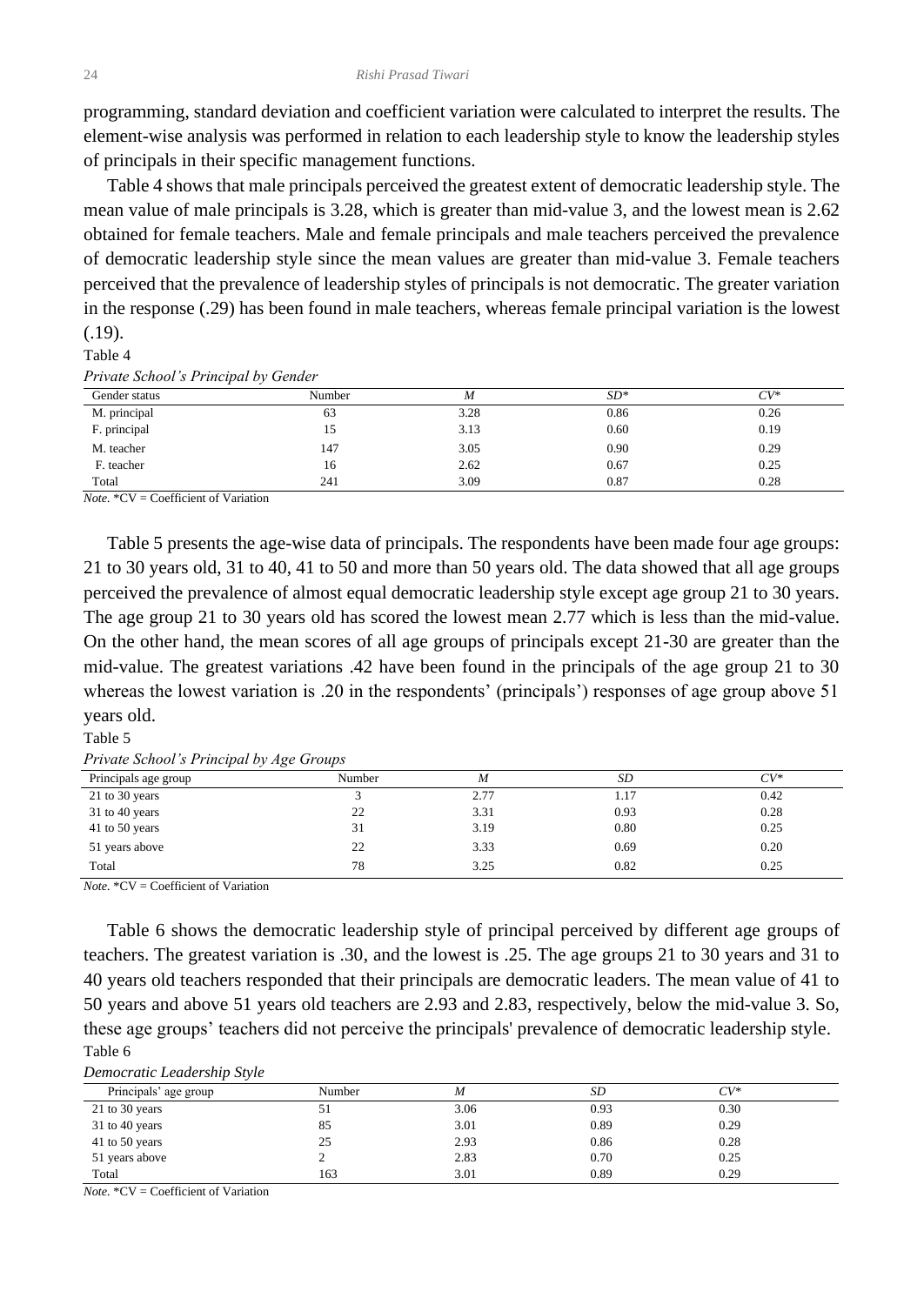Table 7 shows the academic qualification of principals did not drastically affect the leadership styles of principals. The mean value of principals having master's degree, MPhil, and PhD degree qualification followed democratic leadership style. The principals with MPhil degree qualification scored 3.77 mean value which is the highest mean score. So, principals themselves perceived the prevalence of democratic leadership style. The variation is .24 that lies in master's degree holders, and the highest variation lies in PhD holders, which is .28. Table 7

| Private School's Principals by Academic Status |  |  |  |  |  |
|------------------------------------------------|--|--|--|--|--|
|------------------------------------------------|--|--|--|--|--|

| I I FI WILD SOUTH STATE I FILL FOR WHICH STATE STRIVING<br><b>Academic Status</b> | Number | М    | SD   | $CV^*$ |
|-----------------------------------------------------------------------------------|--------|------|------|--------|
| Master degree                                                                     | ΟI     | 3.19 | 0.78 | 0.24   |
| MPhil                                                                             |        | 3.77 | 0.92 | 0.24   |
| PhD                                                                               |        | 3.08 | 0.86 | 0.28   |
| Total                                                                             | 78     | 3.25 | 0.82 | 0.25   |

*Note.* \*CV = Coefficient of Variation

 In Table 8, statement No. 5 presents "organizational problems" and statement No. 4 represents "decision making". The highest mean scores recorded mean score of 4.33 for statement No. 5 and a score of 4.26 for statements No. 3 and 4. The remaining statements 1, 2, 6, and 7 were rated more than mid-value. Hence, the presented data informed that female principals follow democratic leadership styles in their administrative functions. They become more democratic with respect to managerial functions like "decision making" and "discussions with organizational problems."  $T_{\rm 110}$ 

| lable 8            |  |
|--------------------|--|
| Statonant Andnoise |  |

| <i>Statement Analysis</i> |        |      |      |        |  |  |  |  |  |
|---------------------------|--------|------|------|--------|--|--|--|--|--|
| Statement No.             | Number | M    | SD   | $CV^*$ |  |  |  |  |  |
| <b>DL Q.1</b>             | 15     | 3.66 | 0.72 | 0.19   |  |  |  |  |  |
| <b>DL Q.2</b>             | 15     | 3.86 | 0.64 | 0.16   |  |  |  |  |  |
| DL Q.3                    | 15     | 4.26 | 0.63 | 0.14   |  |  |  |  |  |
| <b>DL Q.4</b>             | 15     | 4.26 | 0.70 | 0.16   |  |  |  |  |  |
| <b>DL Q.5</b>             | 15     | 4.33 | 0.48 | 0.11   |  |  |  |  |  |
| <b>DL Q.6</b>             | 15     | 3.73 | 0.59 | 0.15   |  |  |  |  |  |
| <b>DL Q.7</b>             | 15     | 4.13 | 0.83 | 0.20   |  |  |  |  |  |

*Note.* \*CV = Coefficient of Variation

 Table 9 presents the respondents' experienced group of 21 years and above who have scored the highest mean for statement No. 5, which is "teachers are encouraged to discuss the organizational problems freely and frankly," and its mean score is 4.17. Similarly, they gave a 4.08 score for the statement of "decision making". The wise analysis of democratic leadership style considering total respondents in relation to their service experiences was conducted. All the experienced groups perceived the prevalence of democratic leadership styles for all statements like "Job objectives", "delegation of power", "participation in decision making", "communication", and "goal setting". The mean scores of all statements are greater than the mid-value. The data revealed that principals were more democratic in "discussions with organizational problems" and "decision making" and also showed that the existing leadership style of the higher secondary school in Nepal is dominantly democratic.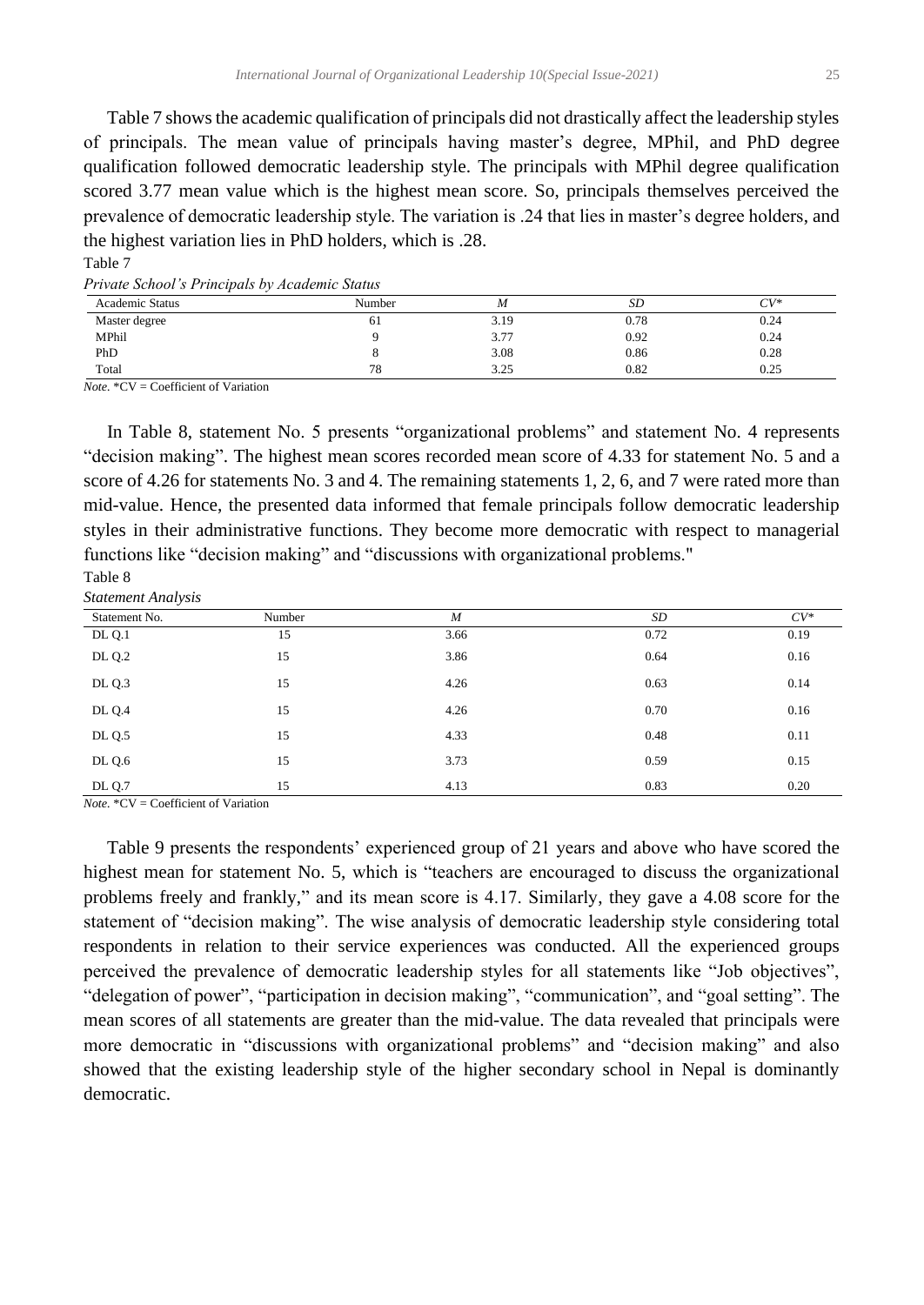| $\sim$        |              |      |      |     |               |      |    |                |      |     |                  |      |  |
|---------------|--------------|------|------|-----|---------------|------|----|----------------|------|-----|------------------|------|--|
| Statement No. | $1-10$ years |      |      |     | $11-20$ years |      |    | 21 years above |      |     | total            |      |  |
|               | No.          | M    | SD   | No. | M             | SD   | No | M              | SD   | No. | $\boldsymbol{M}$ | SD   |  |
| <b>DL Q.1</b> | 142          | 3.62 | 0.83 | 76  | 3.44          | 0.83 | 23 | 3.60           | 1.30 | 241 | 3.56             | 0.88 |  |
| DL Q.2        | 142          | 3.38 | 0.85 | 76  | 3.48          | 0.80 | 23 | 3.87           | 0.75 | 241 | 3.46             | 0.84 |  |
| DL Q.3        | 142          | 3.69 | 0.90 | 76  | 3.59          | 0.86 | 23 | 3.75           | 0.82 | 241 | 3.68             | 0.88 |  |
| DL Q.4        | 142          | 3.61 | 0.95 | 76  | 3.67          | 0.80 | 23 | 4.08           | 0.79 | 241 | 3.68             | 0.90 |  |
| <b>DL Q.5</b> | 142          | 3.60 | 0.96 | 76  | 3.75          | 0.81 | 23 | 4.17           | 0.83 | 241 | 3.73             | 0.91 |  |
| <b>DL Q.6</b> | 142          | 3.45 | 0.84 | 76  | 3.73          | 0.77 | 23 | 4.04           | 0.87 | 241 | 3.60             | 0.84 |  |
| <b>DL Q.7</b> | 142          | 3.28 | 0.88 | 76  | 3.48          | 0.75 | 23 | 3.43           | 0.89 | 241 | 3.36             | 0.85 |  |

Table 9 *Respondents' Experience* 

# **Summary Major Findings**

### *Democratic Leadership Styles of Principal*

- Statistically, the gender-wise analysis showed that the mean values of male and female principals and male teachers are 3.28, 3.13, and 3.05, respectively, which are greater than three. On the other hand, female principals got a low score of 2.65, i.e., less than 3.
- The results showed that all respondents between 21 to 30 years scored greater than mid- value 3. The greatest variation .44 has been found in the principals between the age group 21-30 years. Similarly, the age groups 21-30 years and 31-40 years old teachers had mean values greater than 3 and 41-50 years and above 51 years had the mean score less than three.
- Principals with master's degree qualification, MPhill, and PhD degree holders scored mean values greater than 3. The greatest variation lies in master degree holder principals. Only the teacher with master's degree qualifications gave lower scores (i.e., 2.77 mean less than 3) for the democratic leadership styles of their principals.
- Principals with more than 20 years and less than 10 years of experience gave high mean scores. The teachers with less than 10 years of experience gave high scores, but 11 years and more experienced teachers did not perceive democratic leaders.

# *Autocratic Leadership Styles of Principals*

- Principals, both male and female with different age groups, having other work experience periods and academic degrees, did not perceive themselves as autocratic leadership styles. The mean scores of all the cases were found to be less than mid-value 3.
- The teachers of all age groups having other work experiences and qualifications (except PhD) did not perceive principals as autocratic educational leaders. However, only PhD holder teachers gave a high mean score which is greater than mid-value.

# *Laissez-faire Leadership Styles*

• Male and female principals of all age groups having other academic qualifications and work experiences did not perceive themselves as Laissez-faire since the mean scores were less than mid-value 3. Similarly, teachers of all age groups with other experience and academic qualifications (except PhD) did not perceive Laissez-faire leadership styles of principals. Only PhD holder teachers gave a mean score of 4 and pointed to the Laissez-faire leadership style.

# *Element-wise Analysis of Leadership Styles of Principals.*

• Both male and female principals and teachers accepted the democratic leadership styles and all the seven management functions. Similarly, they did not support autocratic leadership styles in all the five functions of management. But teachers supported principals with Laissez-faire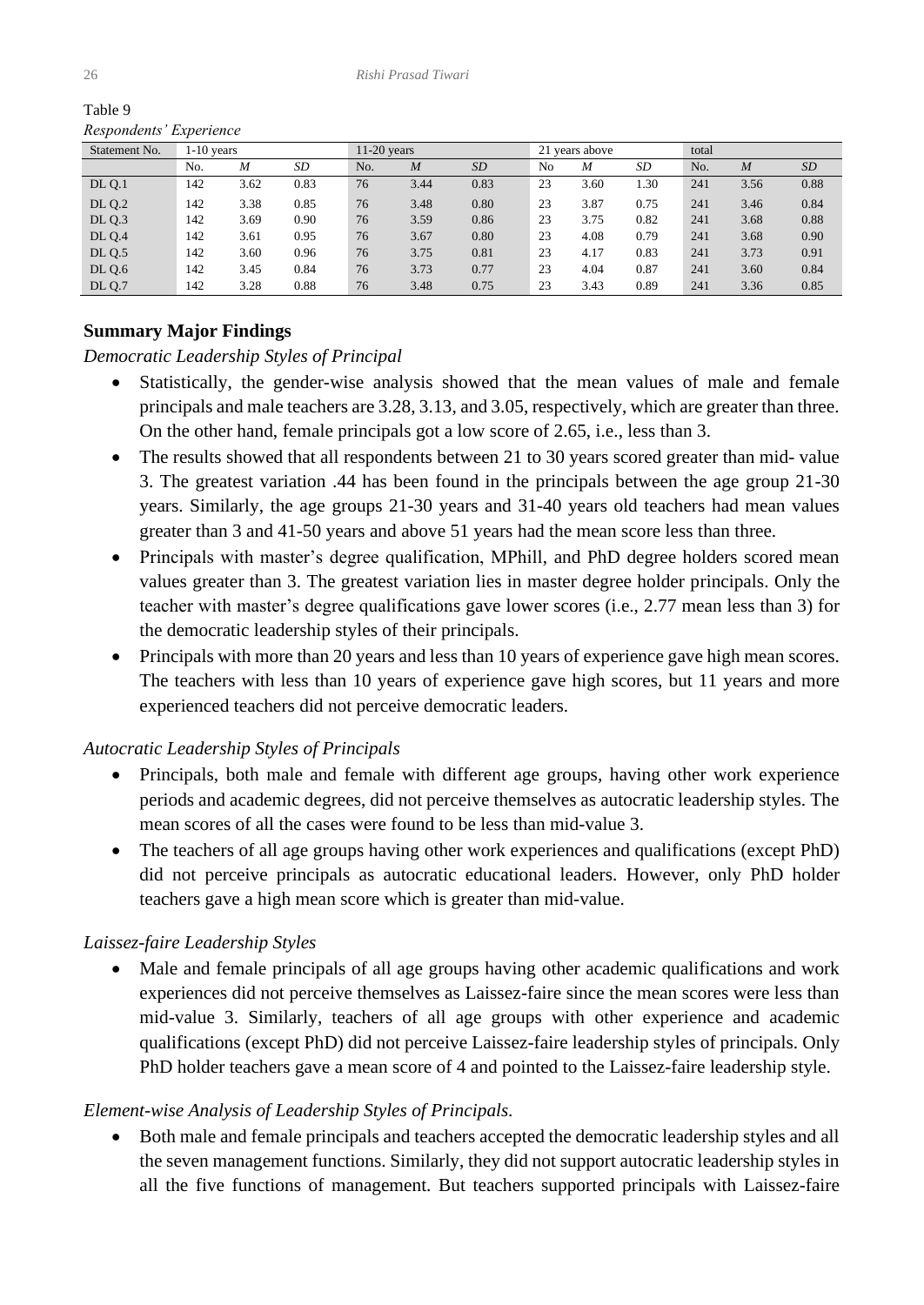leadership in some management functions, for instance, freedom of communication to set a goal and participation to make constructive decisions.

• The qualitative research work (interviews) was undertaken with various respondents, and they have almost supported the democratic leadership styles. A district education officer reflected this perception regarding the leadership style of principals.

"*The principals must have clear vision in order to bring the cordial relationship among the staff, parents, other stakeholders and community for the improvement of school performance and to be recognized as an effective school leader."* The response of a mathematics faculty member on the same question was:

*"Because of the democratic type of leadership exhibited by the principal, staffs are always free to give suggestions and comments for the betterment of school performance."* The perception of an English lady teacher about her principal was similar to a mathematics faculty member. She revealed:

*"Our principal is very friendly. We do not have any hesitation to put our problems in front of him. He makes the cordial relationship among us. He treats equally each staff and teacher. We are invited to participate in the meeting. So, we are proud of our principal's managerial skill and positive attitude*." The above connections with all the respondents reflect the democratic leadership styles of principals.

### **Discussion**

The statistical findings of quantitative data showed that almost all principals of private higher secondary schools in Nepal use democratic leadership styles dominantly. All principals have perceived themselves as good democratic education leaders. The principals value the good relation with teachers, the feeling of the teachers, and their role and responsibilities, which provide a good atmosphere for the teachers. So, the key leadership competency of the school principal is to know how to scan the internal and external environment of the institution properly. It is also supported by research work undertaken by Rajbhandari (2002) about the school leaderships of Nepalese education, which states that leadership style can be defined according to the institutions' environment. Therefore, it is the situation that demands the adaptation of leadership style in an organization. Conclusively, it is noted that Nepal's private schools' leadership is dominantly democratic in relation to the management functions performed by the principals. In addition, they have also practiced autocratic leadership style and laissez-faire leadership style to some extent. It is also found that the respondent (teachers) having a high degree (MPhil and PhD), high age (51 years above), and more job experienced (20 years and above) did not perceive the democratic leadership style of their principals. It was also noted that the majority of teachers have agreed that their principals' leadership style is autocratic in few management functions like job performance and job allocation. Similarly, they accepted the laissez-faire leadership style of the principal in relation to communication, decision-making, and goal setting.

 In brief, the major findings of this study have indicated that the leadership style of private higher secondary schools' principals in Nepal is democratic. There are several reasons behind the democratic education management practices in Nepal. The country's autocratic political system has been changed into a complete democratic paradigm (Bush, 2010). Since school districts are part of society, there is a direct effect of national politics in the private education system. Bush (2010) says "democracy expects of its education system and its leadership growth of the nation to be equipped to assume responsibilities in political setting." Therefore, the principals virtually undertake democratic leadership and practice democratic style in their higher secondary school in the recent year to cope with the new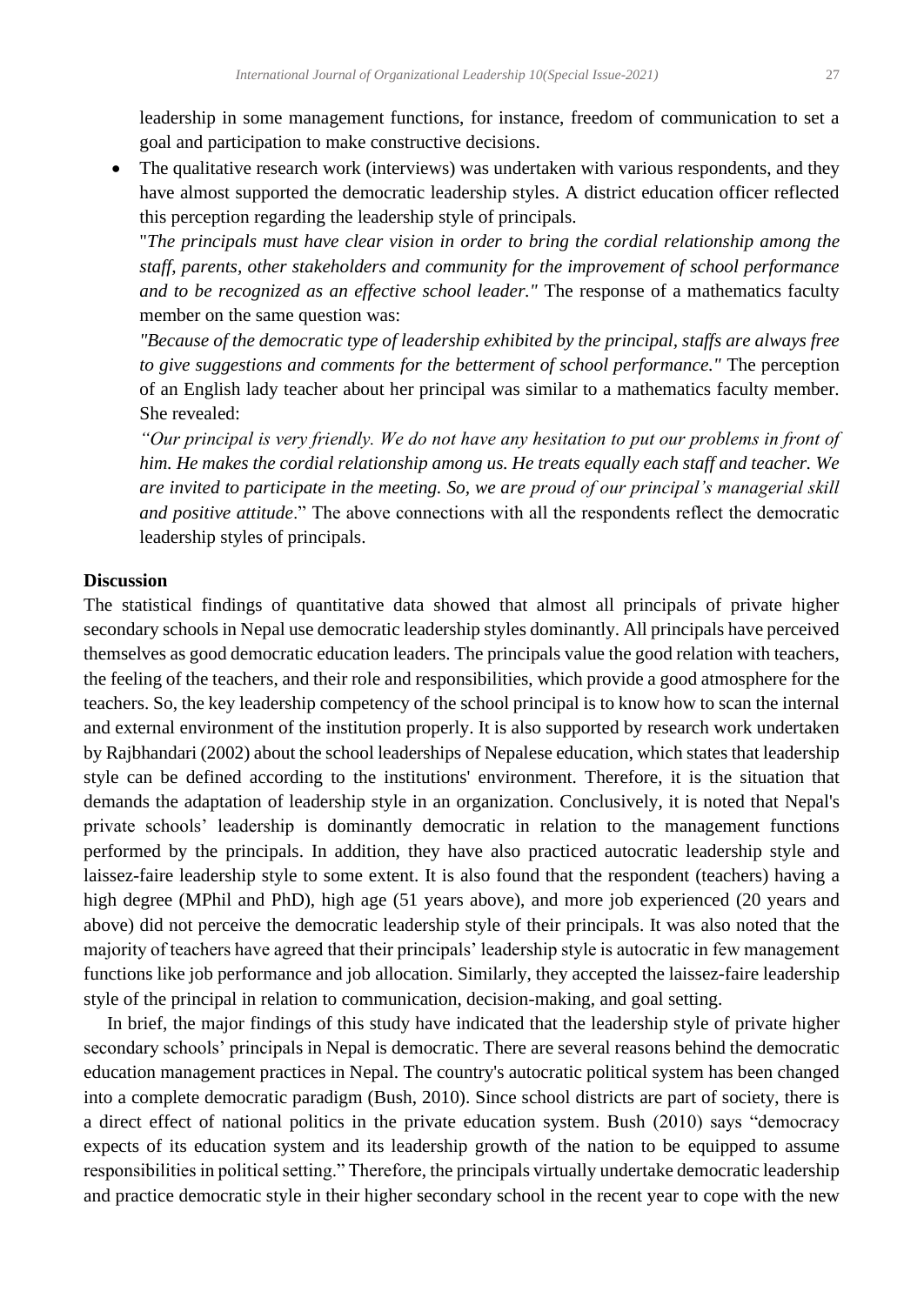### change in Nepal.

### **Conclusions**

The prime objective of this research study was to identify the existing leadership style of private higher secondary school principals in which the three dimensions of leadership styles were considered. They were democratic, autocratic and laissez-faire leadership styles. It was also believed that these three scales of leadership styles may prevail in the private higher secondary schools in Nepal. Questionnaires were designed which included the major functions of school management to examine the dimension of leadership styles. The questionnaires were provided to the principals themselves and their teachers to collect the data. In the previous sectors, the collected data were presented and analyzed for the discussion. The main conclusions made by the findings and discussions of this study were summarized as:

- Leadership style of private higher secondary schools' principals is dominantly democratic, and Laissez-faire and autocratic leadership style are rarely present.
- Perception variations are noted in gender issues of leadership styles.
- Slight percentage variations are noted between more experienced and less experienced, younger and older teachers and teachers with different levels of academic qualification.
- Demographic characteristics such as level of education, age, and work experience have been seen as small determinant factors to evaluate principals' leadership styles.
- Principals adopt different leadership styles in different managerial functions.

 The following implications for leadership practices have been presented from the research findings and conclusions. The private school leadership should scan the internal and external environment while practicing the educational leadership responsibility. The internal environment includes teachers, staff, and students. The external environment includes society, parents, various social organizations, education-related offices, and educationalists. Principals should be informed about the different approaches to educational leadership practices because a single leadership style may not always fit to achieve the objectives of schools. Principals should be provided professional development leadership training programs and education leadership style training programs which help them to gain a better knowledge of how and when to apply the appropriate leadership style in the school. Finally, principals of private schools should be aware of the educational leadership of the 21st century and follow the norms and values of a universal democratic leadership style.

 The present study focused only on the three different dimensions of leadership styles. The three patterns of leadership styles are not enough for the current education era. Therefore, for future research, it is advised to identify the distinct patterns of leadership styles. Furthermore, the present study is limited to the principals that are employed for the private higher secondary school levels (Grade XI and XII). It would be more prudent to study the leadership styles of both private and public secondary schools along with technical secondary schools. Therefore, it is advised for future researchers to find out the leadership styles of principals of all kinds of secondary schools. This study only examined the perceptions of teachers and principals themselves. It would be more beneficial to conduct further research that examines other stakeholders' perceptions, such as parents, students, community members, staff, and other related people. Such research work could provide valuable data in comparing how different groups view the principals' leadership styles. This study presented the knowledge of existing leadership practices of principals in private higher secondary schools. Further research is needed to identify whether specific leadership styles of principal impacts on school performance.